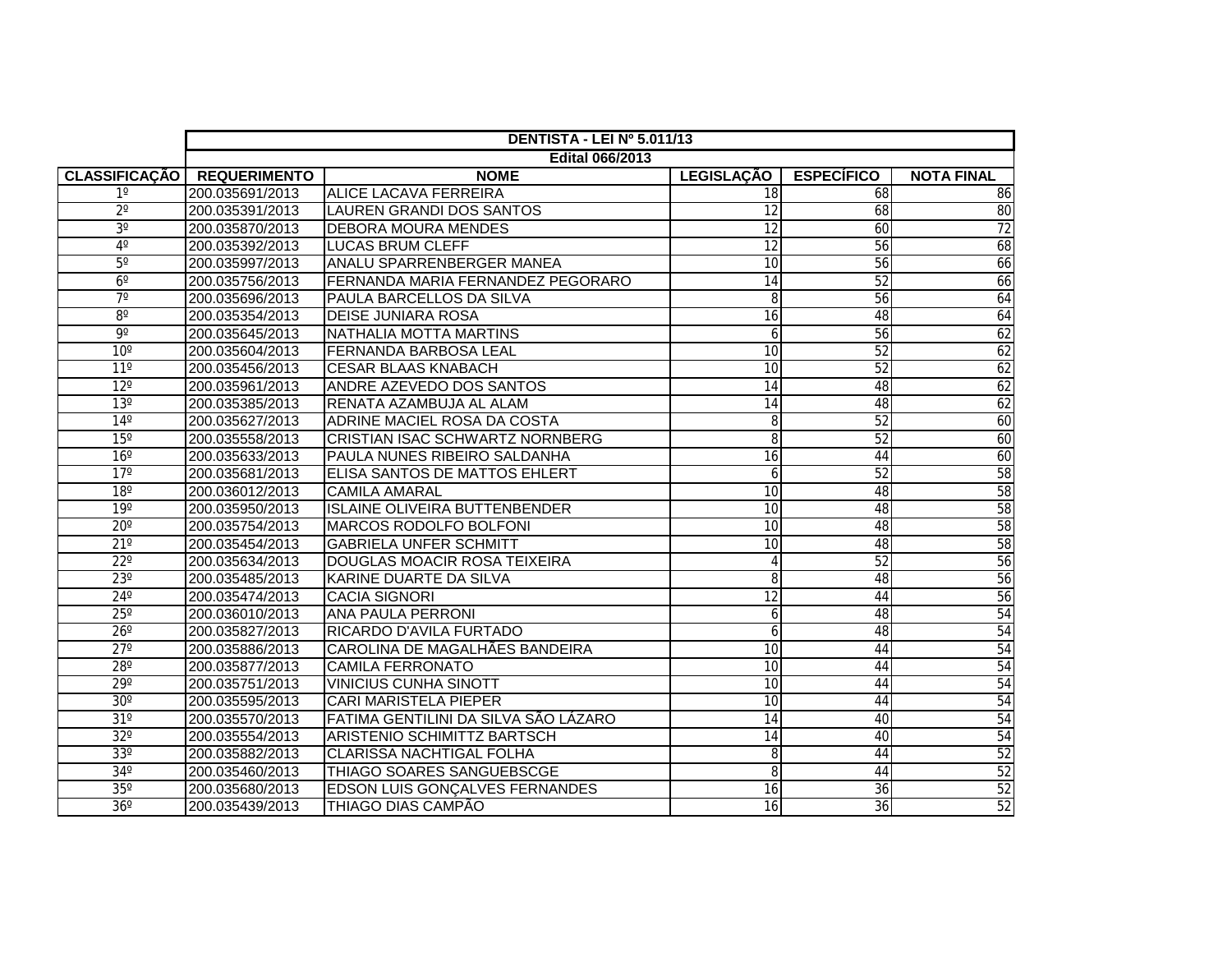|  | 270 | $\left\langle \left\langle \left\langle \right\rangle \right\rangle \right\rangle =\left\langle \left\langle \left\langle \left\langle \right\rangle \right\rangle \right\rangle \right\rangle =\left\langle \left\langle \left\langle \left\langle \right\rangle \right\rangle \right\rangle \right\rangle =\left\langle \left\langle \left\langle \left\langle \right\rangle \right\rangle \right\rangle \right\rangle =\left\langle \left\langle \left\langle \left\langle \right\rangle \right\rangle \right\rangle \right\rangle =\left\langle \left\langle \left\langle \left\langle \right\rangle \right\rangle \right\rangle \right\rangle =\left\langle \left\langle \left\langle \left\langle \left\langle \right\rangle \right\rangle \right$<br>$\sim$<br>14<br>35697<br>uu.u<br>ں ہے ہ<br>ır | <b>GONHE</b><br>. .<br>ANE<br>הוח.<br>LL<br>$\sim$<br>-AC<br>.<br>NIC<br><br>$\sim$ | 10 <sub>l</sub> | 40 <sup>1</sup> | OU. |
|--|-----|-----------------------------------------------------------------------------------------------------------------------------------------------------------------------------------------------------------------------------------------------------------------------------------------------------------------------------------------------------------------------------------------------------------------------------------------------------------------------------------------------------------------------------------------------------------------------------------------------------------------------------------------------------------------------------------------------------------------------------------------------------------------------------------------------------------|-------------------------------------------------------------------------------------|-----------------|-----------------|-----|
|--|-----|-----------------------------------------------------------------------------------------------------------------------------------------------------------------------------------------------------------------------------------------------------------------------------------------------------------------------------------------------------------------------------------------------------------------------------------------------------------------------------------------------------------------------------------------------------------------------------------------------------------------------------------------------------------------------------------------------------------------------------------------------------------------------------------------------------------|-------------------------------------------------------------------------------------|-----------------|-----------------|-----|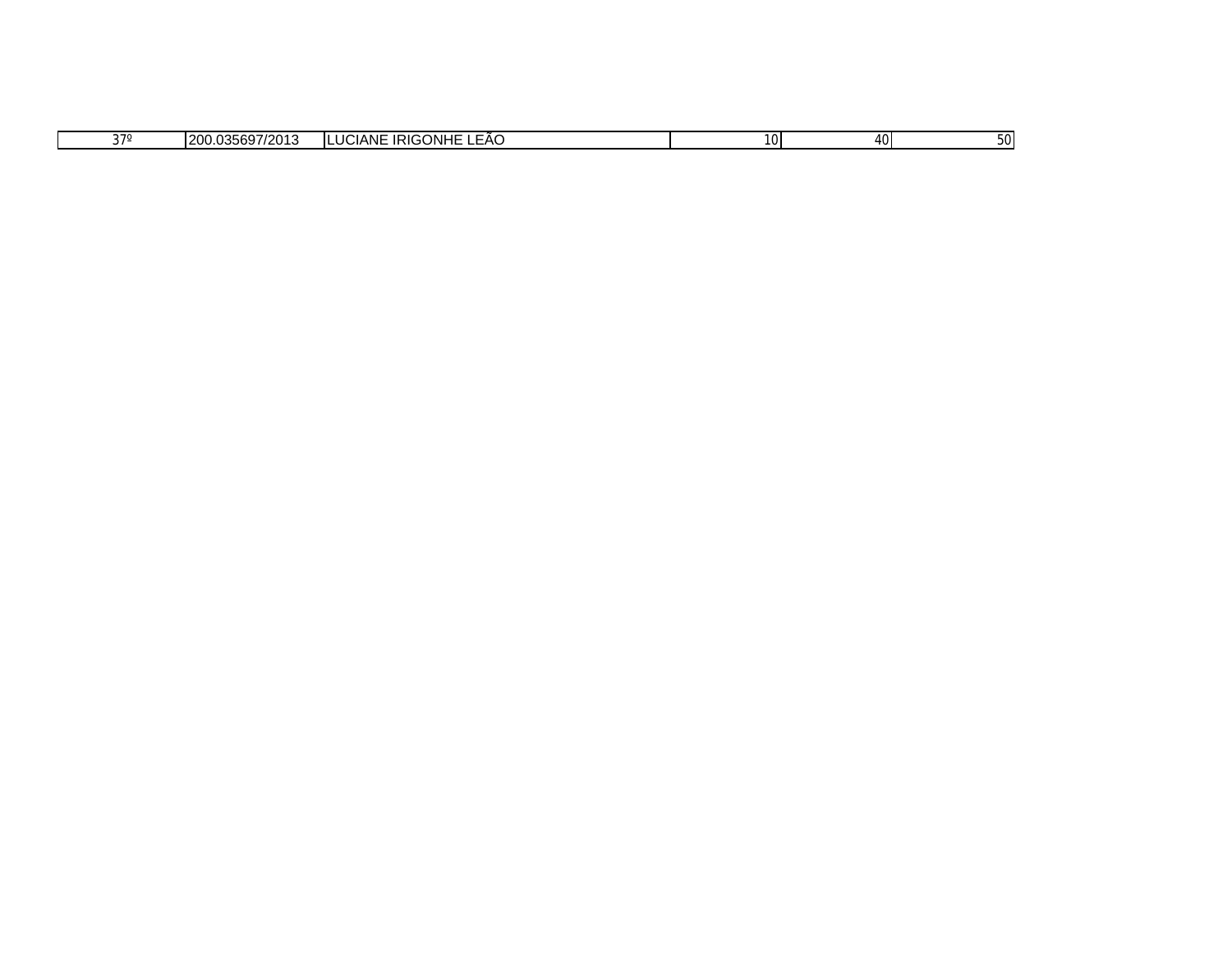## **DENTISTA - LEI Nº 5.001/13**

|                      | <b>Edital 066/2013</b> |                                      |              |
|----------------------|------------------------|--------------------------------------|--------------|
| <b>CLASSIFICAÇÃO</b> | <b>IREQUERIMENTO</b>   | <b>INOME</b>                         | I LEGISLACÃO |
| 10                   | 200.035633/2013        | <b>IPAULA NUNES RIBEIRO SALDANHA</b> | 16           |